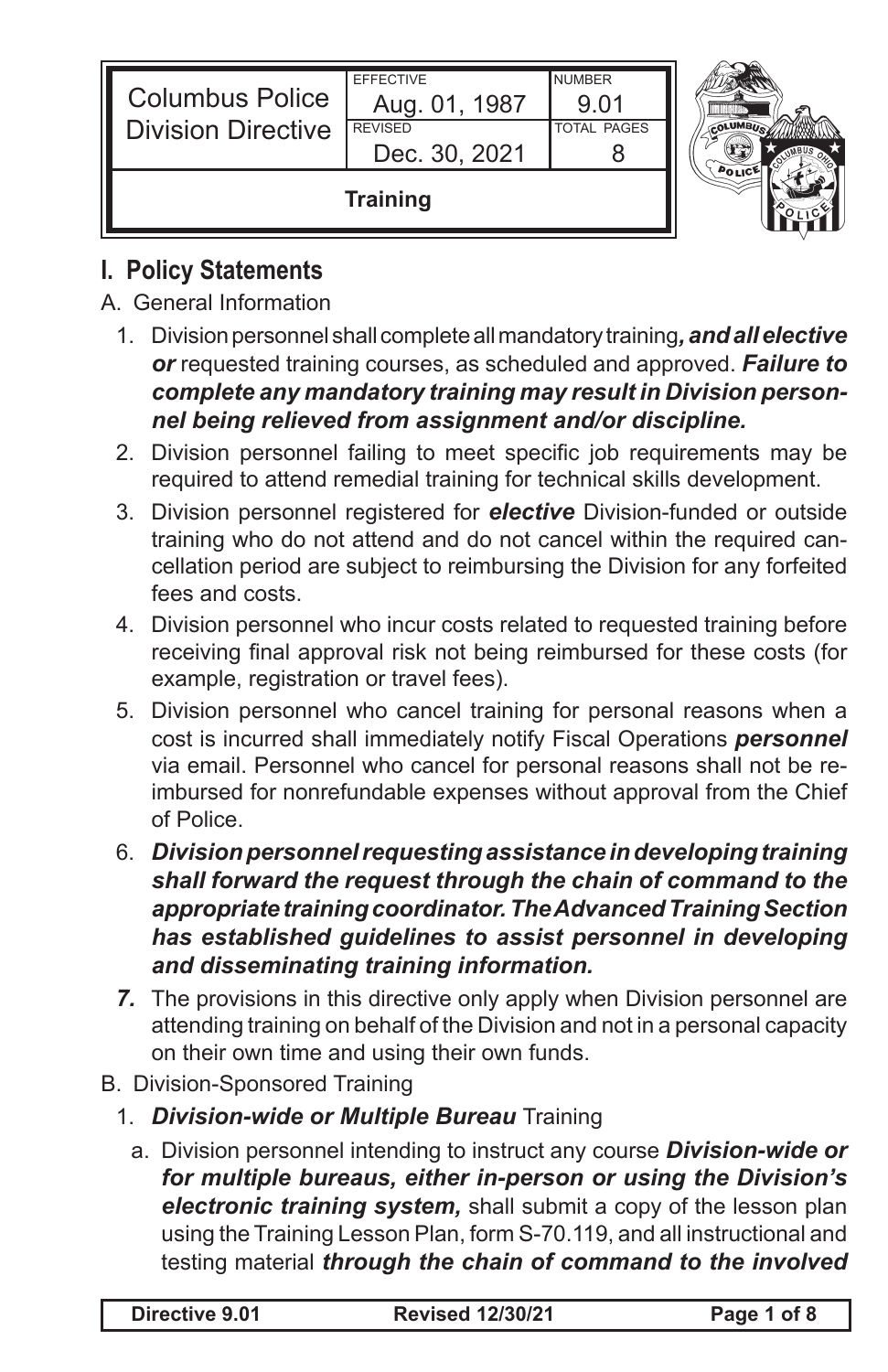*commander and then* to the Training Bureau Commander or his or her designee for approval prior to conducting the course. The Training Bureau Commander or his or her designee may present the lesson plan to the Training Committee for approval as deemed necessary. Division personnel shall not conduct any training courses until approved by the Training Bureau Commander or his or her designee.

- Note: When possible, submit materials electronically. The Training Bureau Commander or his or her designee will notify the instructor electronically of approval.
- b. Division personnel shall document their attendance through the sign-in mechanism, paper or electronic, provided by the instructor in order to receive credit for the course.
- c. The course instructor shall ensure all completed Advanced Training Attendance Records, form J-10.119, are forwarded to the Advanced Training Administrative Unit for filing and entry into the training database.
- d. Division personnel unable to attend *or complete* scheduled training for any reason shall notify their supervisor prior to the scheduled training date or as soon as practical. Division supervisors shall send email notifications to the "Training" email account. Division personnel shall request rescheduling information for an excused absence. Any deviation from this notification process shall require appropriate documentation.
- e. Division personnel needing to be excused while participating in a mandatory training class shall request permission from their chain of command and shall notify the class instructor.
- f. Personnel with an unexcused absence from a mandatory or Divisionfunded training class may be subject to discipline. Training Bureau personnel shall report unexcused absences to the Training Bureau Commander. This information shall be forwarded to the involved personnel's bureau commander/manager for disposition.
- Note: Unexcused absences for bureau commanders/managers and deputy chiefs shall be sent directly to their immediate supervisor.
- 2. In-Service Training
	- a. The Training Committee shall designate Division-wide annual in-service training, subject to the approval of the Chief of Police.
	- *b. SwornDivisionpersonnelshallobtaincertificationformandatory Cardiopulmonary Resuscitation (CPR) training twice annually, one time within each of two designated six month periods.*
	- *c. Sworn Division personnel shall obtain certification for mandatory basic first aid training once every two years or as required by the Division.*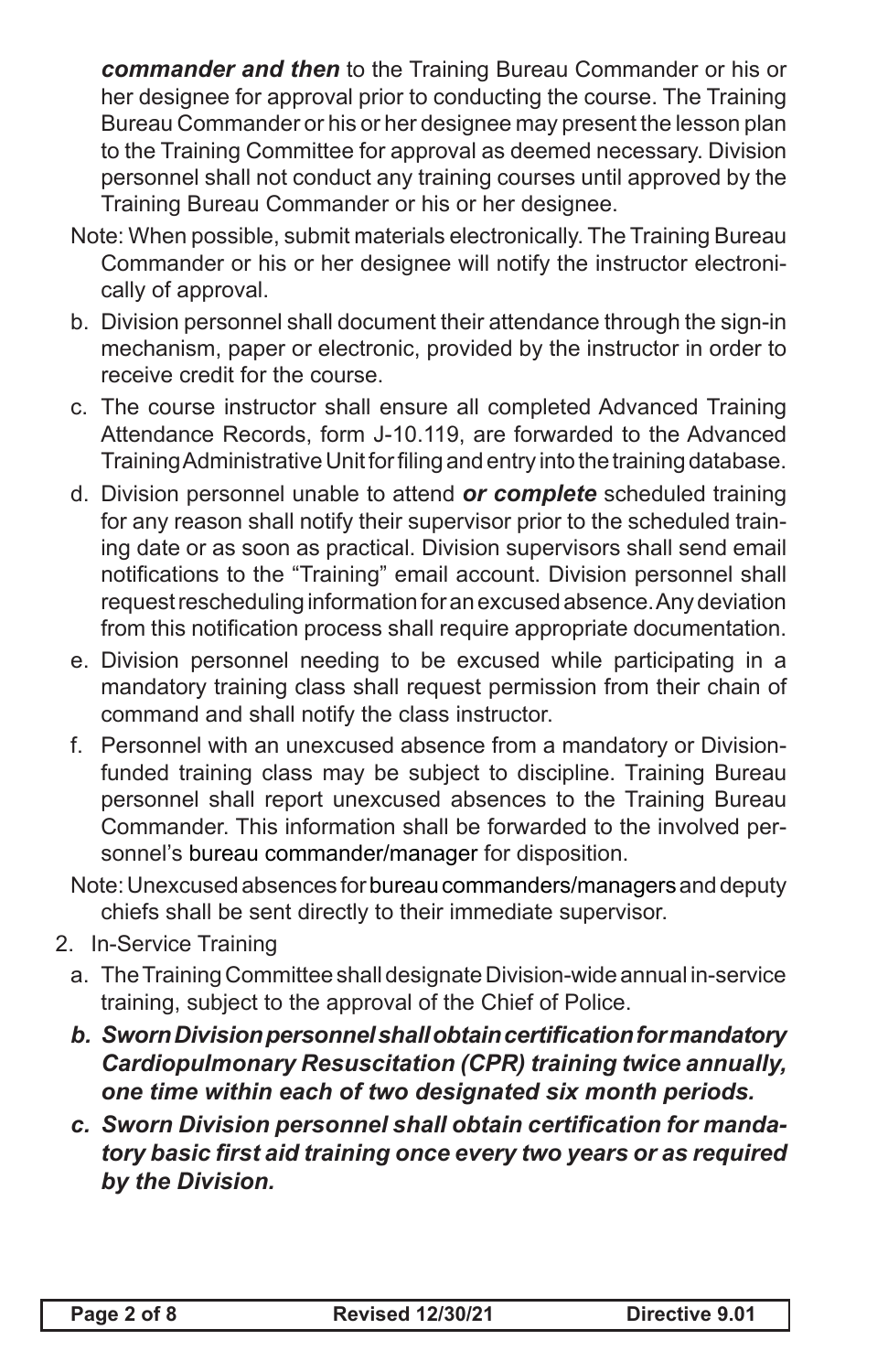- *d.* Each subdivision, bureau, section, or unit within the Division may designate additional annual mandatory training. This training will be the responsibility of the appropriate training coordinator, who may request development assistance from Training Bureau personnel.
- *e. Division personnel shall document their attendance through the sign-in mechanism, paper or electronic, provided by the instructor in order to receive credit for the course.*
- *f. The course instructor shall ensure all completed Advanced Training Attendance Records are forwarded to the Advanced TrainingAdministrative Unitfor filing and entry into the training database.*
- 3. Bureau Training
	- a. Training for a single bureau *shall be submitted to the bureau commander/manager with a copy of the lesson plan and all instructional and testing material for approval.*
	- *b. The instructor shall send a copy of the approved lesson plan with the instructional and testing materials to the Advanced Training Administrative Unit for filing and entry into the training database.*
	- *c. Division personnel shall document their attendance through the sign-in mechanism, paper or electronic, provided by the instructor in order to receive credit for the course.*
	- *d. The course instructor shall ensure all completed Advanced Training Attendance Records are forwarded to the Advanced TrainingAdministrative Unitfor filing and entry into the training database.*
- 4. Specialized *Section or Unit* Training
	- a. Specialized training shall be submitted to the bureau commander/ manager with a copy of the lesson plan and all instructional and testing material for approval.
	- b. Immediate supervisors of personnel working jobs requiring specialized training are responsible for ensuring, within the parameters of their authority, that the training is provided and accomplished. The training shall:
		- (1) Be designed to develop and/or enhance the skills, knowledge, and abilities particular to the specialization.
		- (2) Include training in the management, administration, supervision, personnel policies, and support services for the *section or* unit, as applicable.
		- (3) Provide supervised on-the-job training as applicable.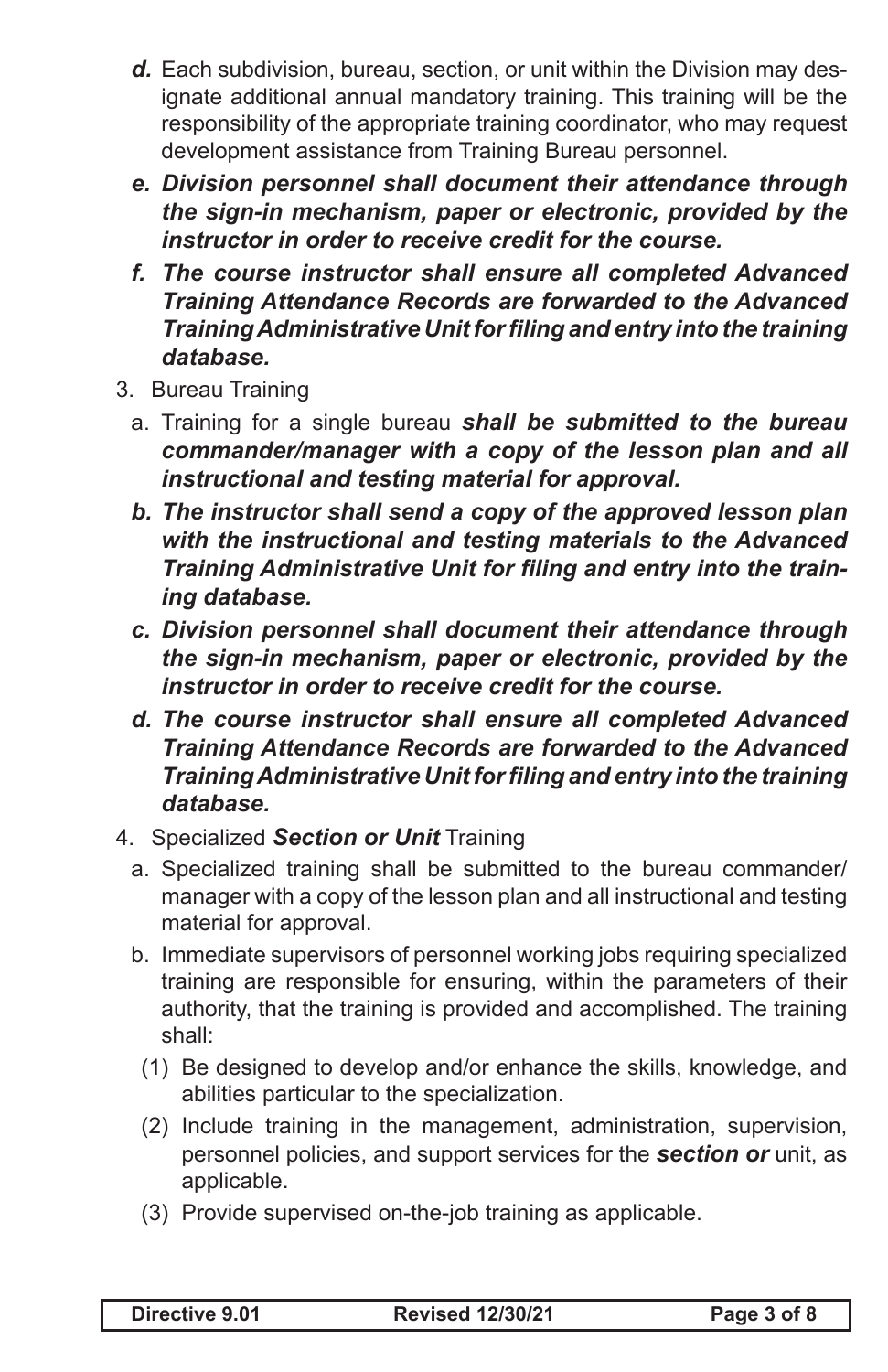- c. The involved supervisor shall document completion of the training and forward this information to the Advanced Training Administrative Unit for filing and entry into the training database.
- 5. Promotional Skills Development
	- a. Sworn personnel who have been recently promoted to sergeant or are nearing promotion shall attend the Basic Supervisory Development Course (BSDC). The Advanced Training Section will assist in notifying and scheduling personnel for this training.
	- b. Civilian personnel who have been recently promoted to a supervisory position or are nearing promotion shall attend any training designated by their bureau or the Advanced Training Section.
- C. Outside Training Courses
	- 1. Outside training courses are generally limited to personnel with at least three years of service with the Division.
	- 2. An employee's selection, as determined by the employee's chain of command, shall be influenced by *the following*:
		- a. Overall work performance record
		- b. Recommendations from the immediate supervisor
		- c. Suspensions or reprimands of a serious nature
		- d. Eligibility for promotion
		- e. Present or anticipated future assignments
		- f. Other training such as college courses, online courses, and evening courses
		- g. Potential benefit to the Division
		- h. Agreement to assist in the development of training materials and/or instruct other personnel in the course subject if applicable
	- 3. Attendance at extended or long-term courses, such as the FBI National Academy or Police Executive Leadership College (PELC), shall be limited to supervisors. Supervisors desiring to attend these courses shall submit a written request through their chain of command to the Academic Advisory Board. The Academic Advisory Board shall make a final recommendation to the Chief of Police. All other procedures in the request for training remain the same.
	- Note: Supervisors need to attend a course taught locally before applying for a long-term course out-of-state.
	- 4. Ohio Peace Officer Training Academy (OPOTA) Course(s)
		- a. Personnel shall not register themselves or their subordinates for an OPOTA course until the chain of command and *the* Advanced Training Administrative Unit approve *the request for training*.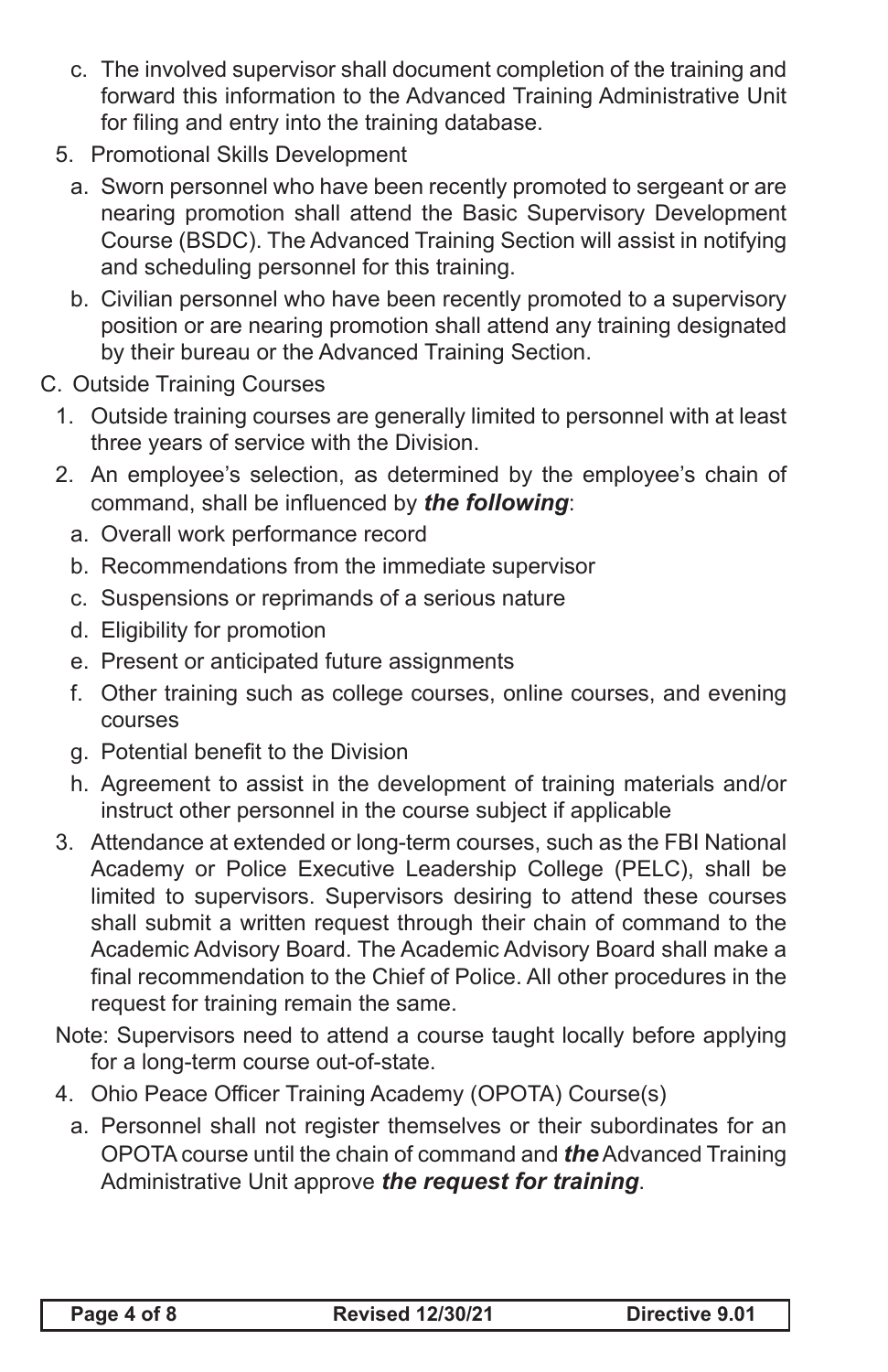- b. Prior to registering and upon approval from the employee's chain of command to attend the requested training, the employee shall send the Advanced Training Administrative Unit the approval paperwork.
- Note: Even if a course is free and offered at the Training Academy, chain of command approval is still required.
- c. The Advanced Training Administrative Unit shall notify all applicants whether the training was approved. Registration for OPOTA courses shall be completed through the Ohio Law Enforcement Gateway (OH-LEG) website by each course attendee.

# **II. Procedures**

- A. Elective Training Courses
	- 1. Requesting Employee

Complete an Advanced Training Elective Course Registration, form S-70.117, *and f*orward it to your immediate supervisor.

- 2. Immediate Supervisor Approve and sign the Advanced Training Elective Course Registration form and forward *it* to the Advanced Training Administrative Unit.
- 3. Advanced Training Administrative Unit
	- a. Forward an email notification to the employee advising of approval/ disapproval for elective training courses.
	- b. When course seats are limited, forward registration to the Training Bureau Commander for determination.
- 4. Training Bureau Commander
	- a. Consult with the bureau commander/manager of the employee.
	- b. Make a determination regarding approval/disapproval of elective training and notify the employee.

#### B. Outside Training Courses

- 1. Requesting Employee
	- a. Complete a Request to Travel/Attend Outside Training, form S-70.116.
	- b. Attach printed material furnished by the provider describing the course. Acceptable printed material includes a brochure, flyer, or course description printed on the provider's official letterhead.
	- c. Forward the printed form(s) through your chain of command.
- 2. Immediate Supervisor
	- *a.* Complete the supervisory section of the Request to Travel/Attend Outside Training form.
	- *b.* Make a recommendation of approval/disapproval and forward it through the chain of command.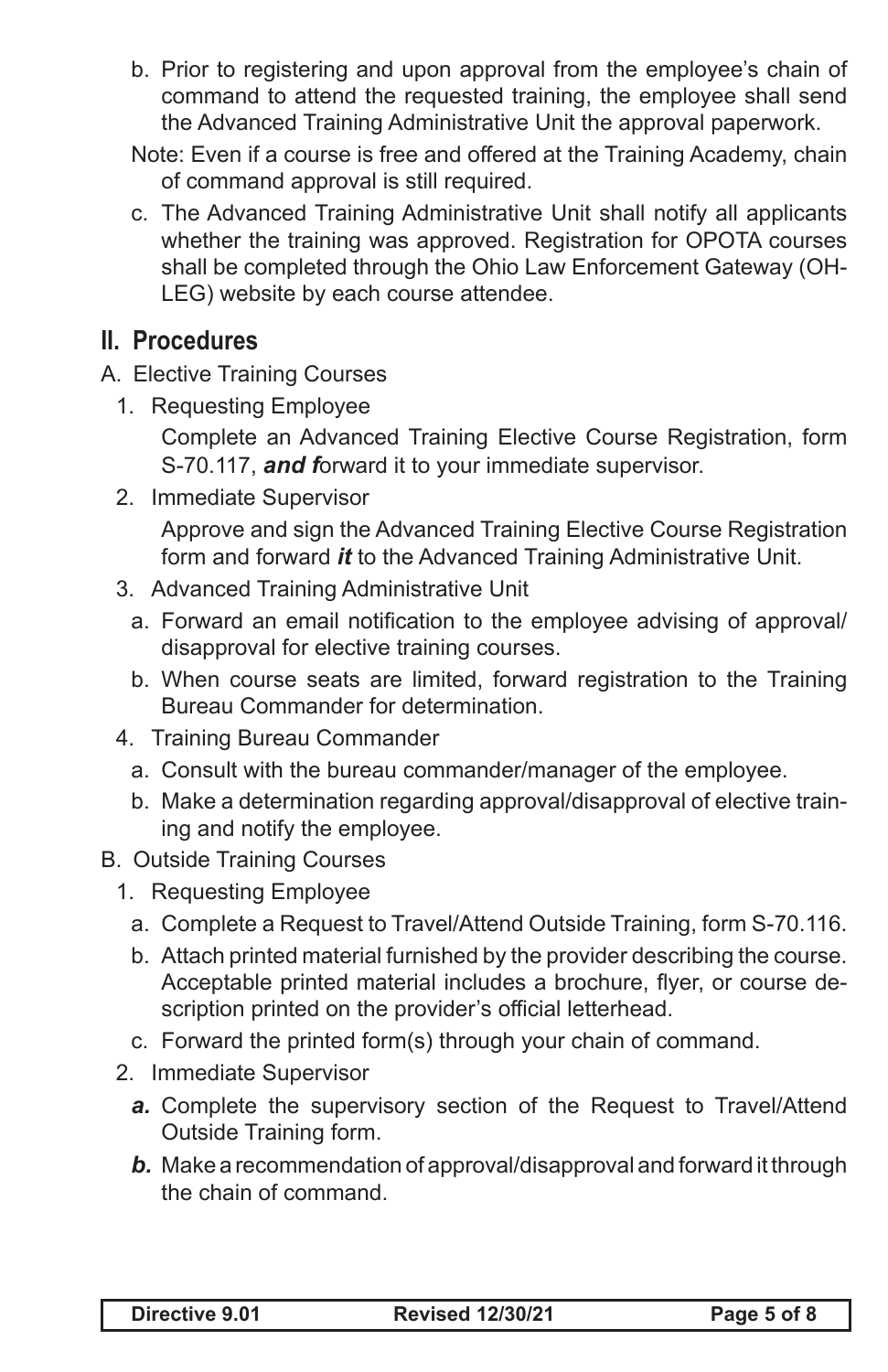- 3. Bureau Commander/Manager
	- a. *Recommend a*pprov*al*/disapprov*al of* the request, subject to availability of funding.
	- Note: *A bureau commander/manager may a*pprove in-state travel/ training *not related to defensive tactics or ordnance training* if the only costs involved are personnel being on special assignment and/or the use of a City vehicle. *Inform the requesting personnel when these requests are approved or denied.*
		- *(1) Forward requests related to defensive tactics or ordnance training to the Training Bureau Commander or his or her designee.*
		- *Note: If the request for training is denied by the the Training Bureau Commander or his or her designee, notify the requesting personnel.*
		- *(2)* Forward requests *not related to defensive tactics or ordnance training* to Fiscal Operations.

#### *4. Training Bureau Commander or Designee*

- *a. Review the request for training related to defensive tactics or ordnance, solicit input from Defensive Tactics Unit and Ordnance Unit supervisors, and recommend approval/disapproval of the request.*
	- *(1) If approved, forward the request to Fiscal Operations.*
	- *(2) If disapproved, return request to the bureau commander/ manager.*
- 5. Deputy Chief

### *a. Review the request and the identified funding source.*

- **b.** Approve/disapprove expenditures when the per person cost is less than \$2,000 and there are funds available in the subdivision's allotted training budget for the calendar year.
- *c.* Obtain approval from the Chief of Police for all training over \$2,000 per person; when the costs will exceed the subdivision's allotted training budget; or when travel is requested outside of Ohio for training and involves the expenditure of general funds, seizure funds, or Continuing Professional Training funds.
- *d. Forward approved requests to Fiscal Operations.*
- *e. Forward disapproved requests to the Advanced Training Administrative Unit and send a copy to Human Resources personnel for filing in the employee's master personnel file. Ensure the requesting chain of command is notified of the disapproval.*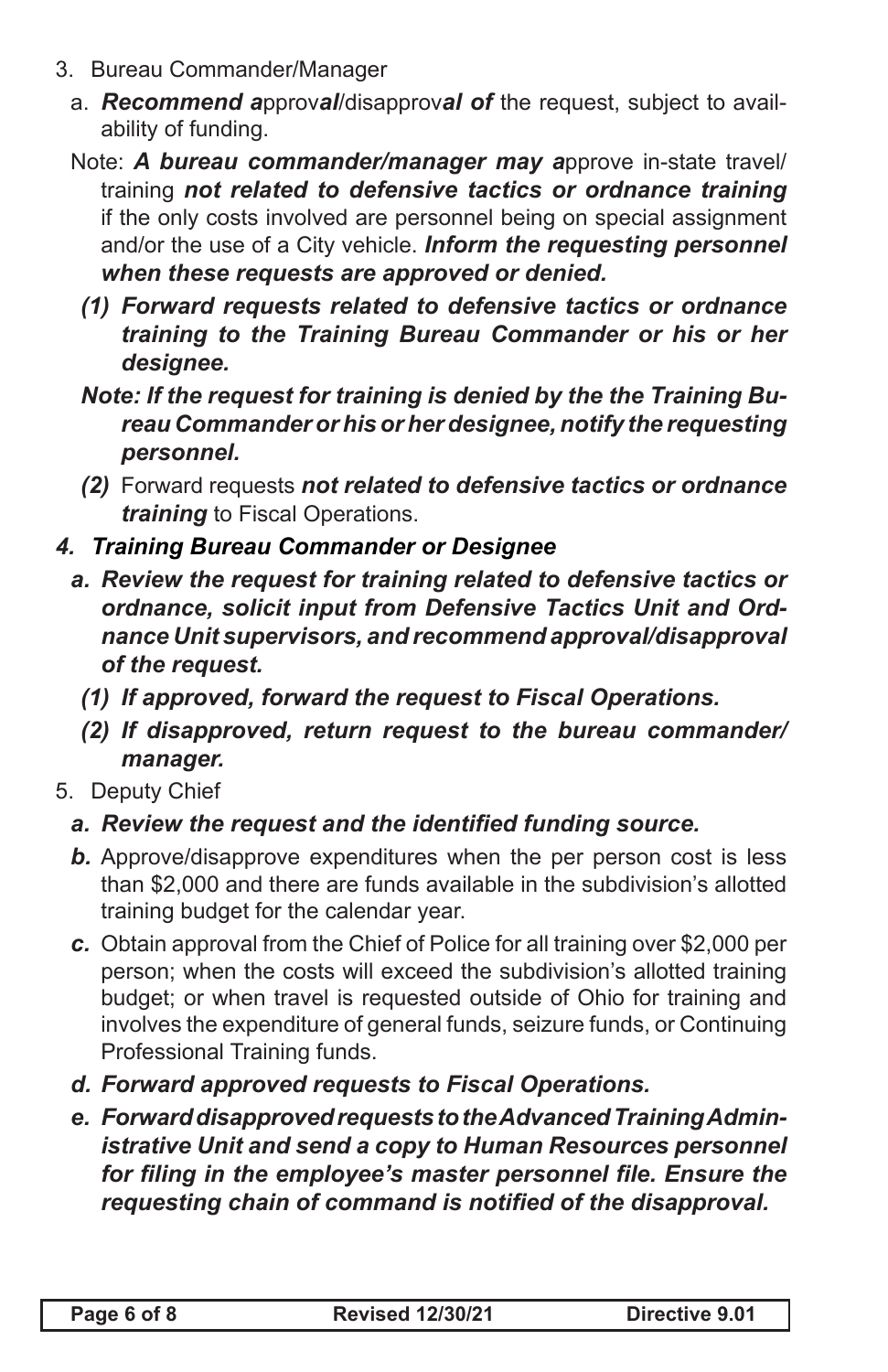- *6.* Chief of Police
	- a. Approve/disapprove requests for training when the cost is greater than \$2,000 per person or involves travel outside of Ohio and involves the expenditure of general funds, seizure funds, or Continuing Professional Training funds.
	- b. Forward requests to the *appropriate s*ubdivision *d*eputy *c*hief.
- *7.* Fiscal Operations *Personnel*
	- *a. File no cost training requests.*
	- *b. Determine a funding source for the requested training and forward the request to the appropriate deputy chief.*
	- *c*. Advise the *involved* employee upon receipt of deputy chief approval to attend training.
	- *d.* Arrange for funds to be released as directed by the *appropriate s*ubdivision *d*eputy *c*hief.
	- *e.* Keep a record of all training requests.
	- *f.* Forward a copy of *all* approved/disapproved requests to the Advanced Training Administrative Unit.
- *8.* Employee
	- a. When notified of an approved request requiring funds, contact Fiscal Operations *personnel* to arrange for funds disbursement.
	- b. Upon completion of the training:
		- (1) Forward a copy of the completion certificate or proof of attendance to the Advanced Training Administrative Unit.
		- (2) Notify the Advanced Training Administrative Unit if the course should not be recommended.

#### *Note: Forensic Services Bureau personnel should follow the guidelines established in their Standard Operating Procedures for the submission of records related to the completion of specialized forensic science training or conference attendance.*

- *9.* Advanced Training Administrative Unit
	- a. Forward an email notification to the employee advising of the approved outside training.
	- b. Maintain copies of all requests pursuant to retention schedules.
	- c. Maintain a file containing:
	- (1) The training requested,
	- (2) Who approved/disapproved the request,
	- (3) All costs associated with the training, and
	- (4) An evaluation of the training if received.
	- d. Make an entry in the training database indicating completion of the training.